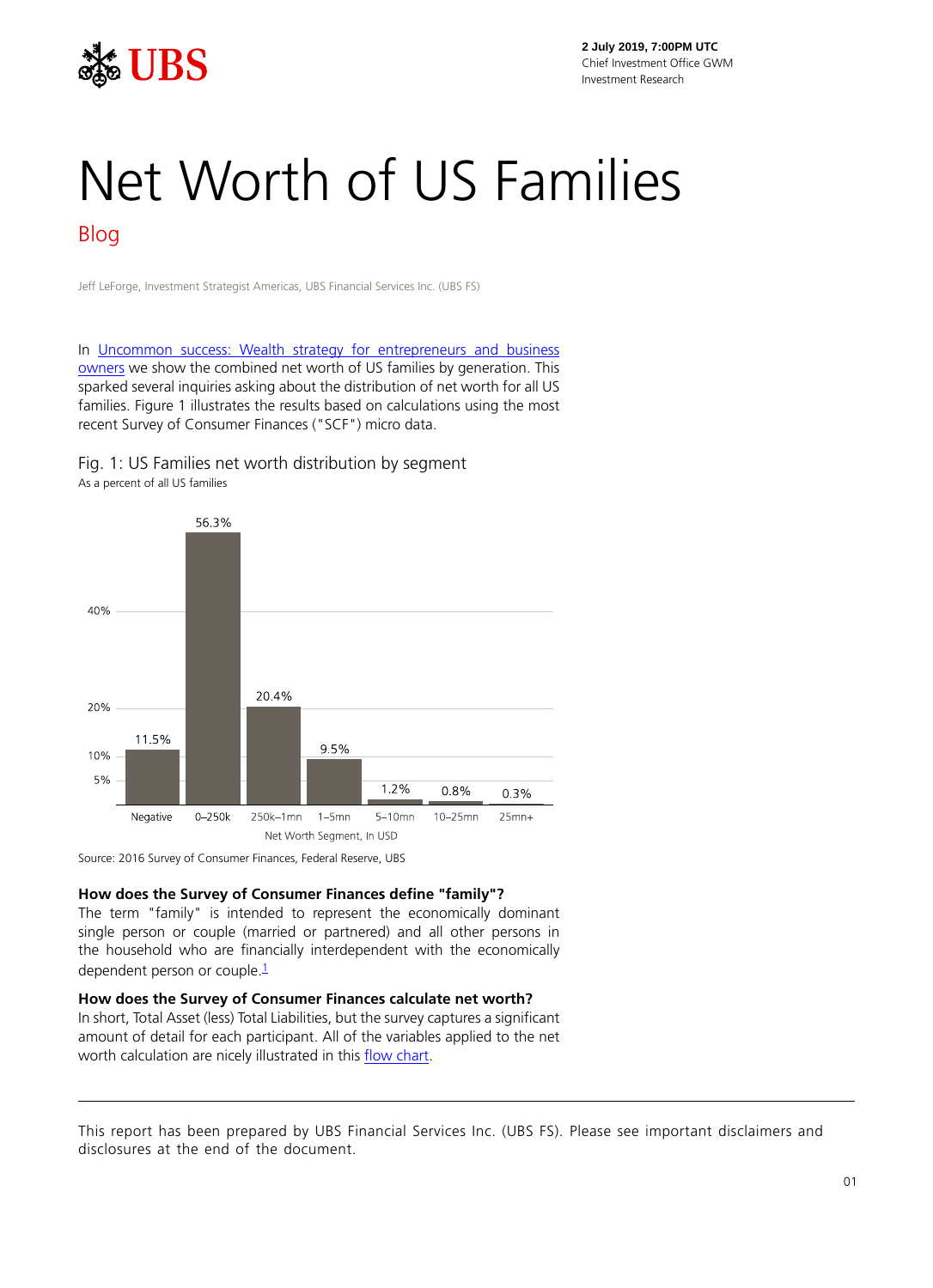## Appendix

UBS Chief Investment Office's ("CIO") investment views are prepared and published by the Global Wealth Management business of UBS Switzerland AG (regulated by FINMA in Switzerland) or its affiliates ("UBS").

The investment views have been prepared in accordance with legal requirements designed to promote **the independence of investment research.**

### **Generic investment research – Risk information:**

This publication is **for your information only** and is not intended as an offer, or a solicitation of an offer, to buy or sell any investment or other specific product. The analysis contained herein does not constitute a personal recommendation or take into account the particular investment objectives, investment strategies, financial situation and needs of any specific recipient. It is based on numerous assumptions. Different assumptions could result in materially different results. Certain services and products are subject to legal restrictions and cannot be offered worldwide on an unrestricted basis and/or may not be eligible for sale to all investors. All information and opinions expressed in this document were obtained from sources believed to be reliable and in good faith, but no representation or warranty, express or implied, is made as to its accuracy or completeness (other than disclosures relating to UBS). All information and opinions as well as any forecasts, estimates and market prices indicated are current as of the date of this report, and are subject to change without notice. Opinions expressed herein may differ or be contrary to those expressed by other business areas or divisions of UBS as a result of using different assumptions and/or criteria.

In no circumstances may this document or any of the information (including any forecast, value, index or other calculated amount ("Values")) be used for any of the following purposes (i) valuation or accounting purposes; (ii) to determine the amounts due or payable, the price or the value of any financial instrument or financial contract; or (iii) to measure the performance of any financial instrument including, without limitation, for the purpose of tracking the return or performance of any Value or of defining the asset allocation of portfolio or of computing performance fees. By receiving this document and the information you will be deemed to represent and warrant to UBS that you will not use this document or otherwise rely on any of the information for any of the above purposes. UBS and any of its directors or employees may be entitled at any time to hold long or short positions in investment instruments referred to herein, carry out transactions involving relevant investment instruments in the capacity of principal or agent, or provide any other services or have officers, who serve as directors, either to/for the issuer, the investment instrument itself or to/for any company commercially or financially affiliated to such issuers. At any time, investment decisions (including whether to buy, sell or hold securities) made by UBS and its employees may differ from or be contrary to the opinions expressed in UBS research publications. Some investments may not be readily realizable since the market in the securities is illiquid and therefore valuing the investment and identifying the risk to which you are exposed may be difficult to quantify. UBS relies on information barriers to control the flow of information contained in one or more areas within UBS, into other areas, units, divisions or affiliates of UBS. Futures and options trading is not suitable for every investor as there is a substantial risk of loss, and losses in excess of an initial investment may occur. Past performance of an investment is no guarantee for its future performance. Additional information will be made available upon request. Some investments may be subject to sudden and large falls in value and on realization you may receive back less than you invested or may be required to pay more. Changes in foreign exchange rates may have an adverse effect on the price, value or income of an investment. The analyst(s) responsible for the preparation of this report may interact with trading desk personnel, sales personnel and other constituencies for the purpose of gathering, synthesizing and interpreting market information.

Tax treatment depends on the individual circumstances and may be subject to change in the future. UBS does not provide legal or tax advice and makes no representations as to the tax treatment of assets or the investment returns thereon both in general or with reference to specific client's circumstances and needs. We are of necessity unable to take into account the particular investment objectives, financial situation and needs of our individual clients and we would recommend that you take financial and/or tax advice as to the implications (including tax) of investing in any of the products mentioned herein. This material may not be reproduced or copies circulated without prior authority of UBS. Unless otherwise agreed in writing UBS expressly prohibits the distribution and transfer of this material to third parties for any reason. UBS accepts no liability

whatsoever for any claims or lawsuits from any third parties arising from the use or distribution of this material. This report is for distribution only under such circumstances as may be permitted by applicable law. For information on the ways in which CIO manages conflicts and maintains independence of its investment views and publication offering, and research and rating